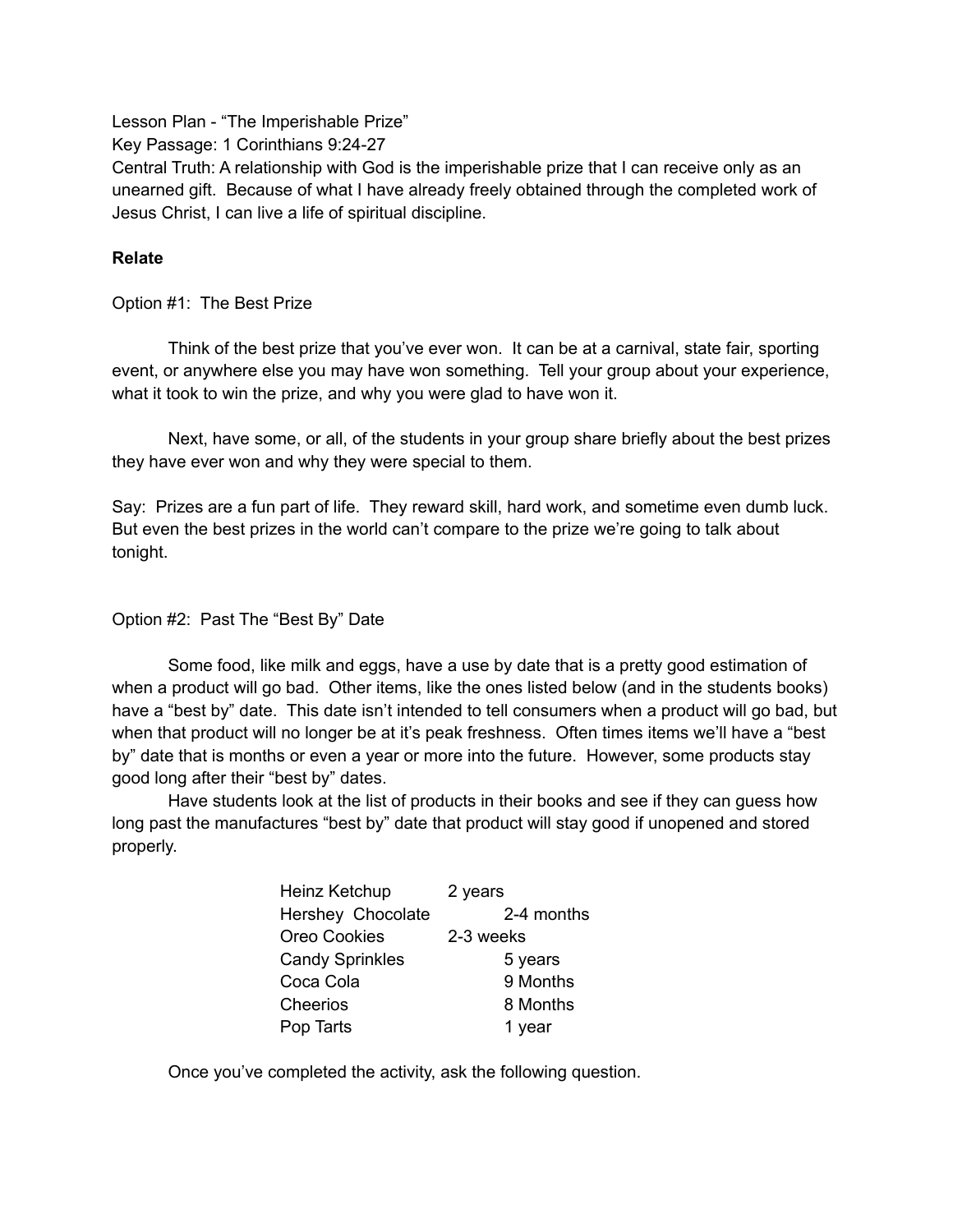Have you ever opened the pantry or fridge at your house only to find that your favorite snack had gone bad?

If you could pick one food that would last forever and always be available what would you pick?

Say: Nothing in this world lasts forever. However, we're going to talk about an imperishable prize tonight. This means it will never run out, go bad, or spoil. It's eternal!

Option #3: Group Discussion About The Imperishable Prize

Ask the following questions and allow time for your group to discuss.

Do you think there are things that will last forever? If so, what?

What do you believe awaits people at the end of their spiritual journey?

### **Realize**

Bible Teaching Plan:

Introduction to the Passage

Teach: A marathon is an intimidating 26.2 mile monster. That is approximately the distance that Greek legend says the soldier Pheidippides ran from the Battle of Marathon to the city of Athens in 480 BC to report that an invading Persian army had been defeated. Once he arrived in Athens, he shouted, "we won!" before collapsing and dying on the spot. Even with such a daunting origin story, thousands and thousands of people undertake the challenge of running a marathon every year.

With this background information in our minds, we come to the running and training analogy of 1 Corinthians 9:24-27.

# READ 1 Corinthians 9:24-27

Preparing to run a marathon is a big deal that takes major discipline and commitment. However, all that the runner who completes the race would have received as a prize in Paul's day was a "perishable wreath." The prize that would have been obtained is a circle of leaves that would wither and fall apart after a few days. In contrast, the Christian is in pursuit of a prize of eternal value. He or she can obtain an imperishable prize, meaning something that has lasting value.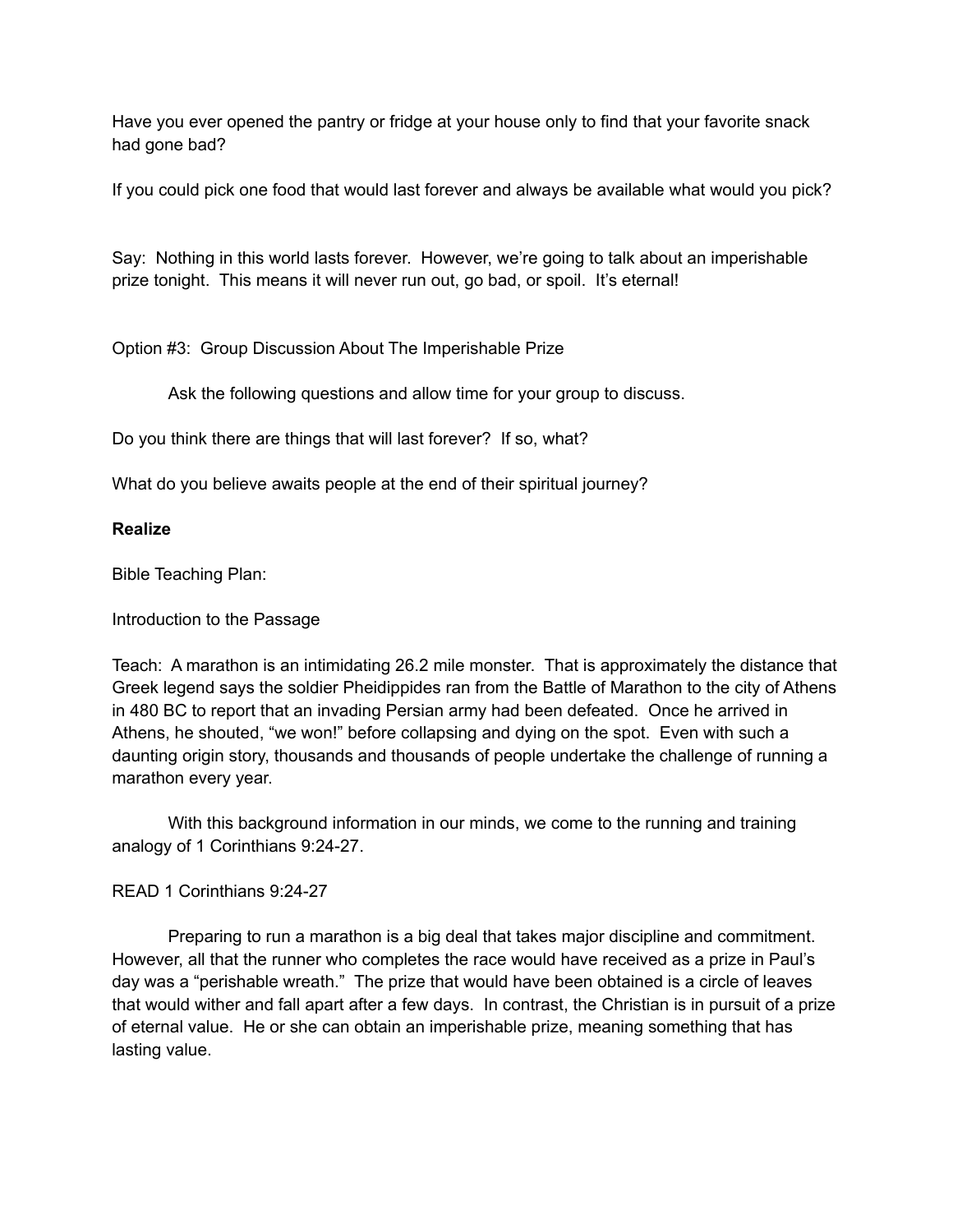What Is the Prize? The Prize Is God Himself

Teach: Since the imperishable prize is the thing that we discipline ourselves to obtain, it is essential to identify from the start exactly what that prize is. In verse 18, Paul has provided his own Q&A session when he says, "What then is my reward? That in my preaching I may present the gospel free of charge." Later in verse 23, he then states that "I do it all for the sake of the gospel, that I may share with them in its blessing." That sounds great! In light of this close contextual connection and the wording of verses 24 and 25, it is unavoidable that the imperishable prize that we want to obtain is the gospel. The literal translation of "gospel" is "good news."

Quote: "My sense is that far too many Christians would answer with something far short of what the Bible holds out as "the gospel of Jesus Christ." Maybe they'd answer, "The gospel is that God will forgive your sins if you believe him." Or they'd say something like, "The good news is that God loves you and has a wonderful plan for your life." Or, "The Gospel is that you are a child of God, and God wants his children to be abundantly successful in every way." Some would know that it's important to say something about Jesus' death on the cross and his resurrection, but then again, how does it all fit in? The fact is, getting Christians to agree on an answer to the question, What is the gospel? Is not as simple as it should be." - Greg Gilbert

Teach: While the answers mentioned by Gilbert contain truth and parts of the good news, we want to continue pursuing an accurate understanding of what the imperishable prize of the gospel that we are seeking to obtain is. A few chapters later in the letter, Paul provides a clear summary statement of the gospel. 1 Corinthians 15:1-4.

READ 1 Corinthians 15:1-4

Teach: The gospel is the truth that we are saved from our sins by Christ's substitutionary death on the cross and by receiving his righteousness. But there's more. These truths of the gospel are the ways and means that God uses to bring us into a relationship with Himself. God Himself is the prize at the end of the race. We seek to obtain more than a circle of leaves that sits on our head before crumbling away, or even a modern marathon medal that we can keep and display for the rest of our lives. We seek more than the cheers of an excited crowd. Our goal is to obtain God Himself – Father, Spirit, Son – the Godhead three in one! If we follow the path that Paul presents before us, we get Jesus, His Father, and His Spirit!

Realize Discussion Question #1: Do you believe that having a relationship with the true and living God is a prize worth having?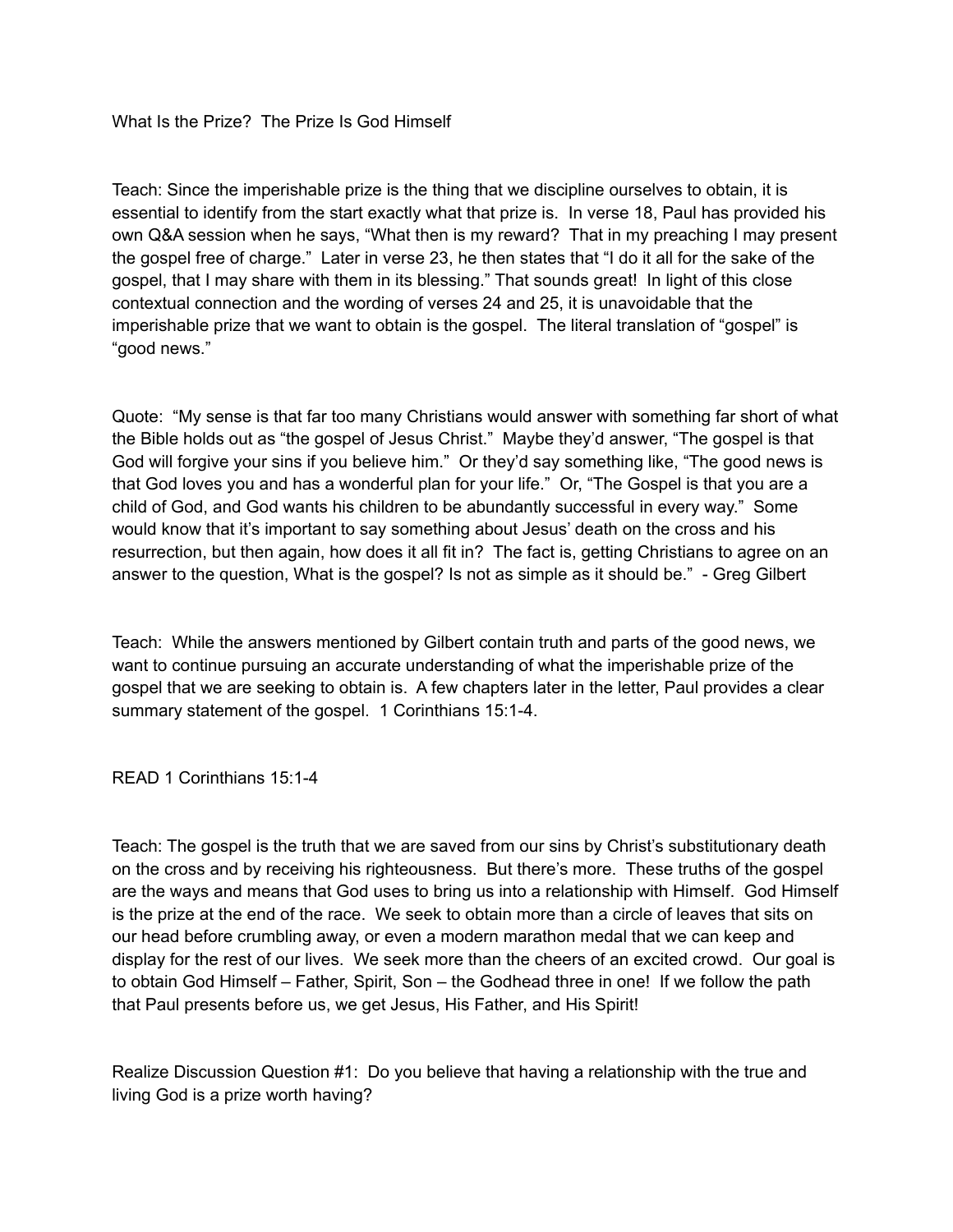How Do I Obtain It? I Obtain The Prize By Receiving It As a Free Gift.

Teach: You cannot obtain a relationship with God by trying your best. Isaiah 64:6 explains that "all our righteous deeds are like a polluted garment" (or as other translations say, as "filthy rags"). God is good. Humans are sinful. Christ is sufficient to unite God and humans. However, faith is the essential piece of obtaining it, and there is the urgency of eternity pushing us to receive freely the good news of our forgiveness through Jesus.

Teacher's Note: You will share the Gospel more fully in the RENOVATE section of this lesson. What needs to be communicated clearly here is that we cannot earn our salvation but that God provides it freely for us.

Teach: The greatest conceivable prize in the universe is right in front of us, and we can obtain it! Obtaining this prize is life altering, but it is only obtained when received as a free gift. Look back again at the phrases Paul used in our passage from 1 Corinthians 9:25-27, "Every athlete exercises self-control in all things … So I do not run aimlessly; I do not box as one beating the air. But I discipline my body and keep it under control, lest after preaching to others I myself should be disqualified." Self-control, discipline, purpose, and avoiding disqualification are things that require work and planning. Without the assurance that we are loved and accepted by God unconditionally and that our imperishable prize is freely given and not earned, we can so easily fall into the trap of believing we can be good enough to earn our way to God.

Realize Discussion Question #2: How do some people in our culture try to "earn" their salvation?

Realize Discussion Question #3: Why is it important that salvation be offered as a free gift?

How Do I Live With My Eye On the Prize? I Pursue a Life of Spiritual Discipline By Keeping My Eyes on the Prize.

Teach: The prize is God Himself! We obtain the imperishable prize of our relationship with God only through faith in His free gift of Jesus – His death in our place for our sins and His perfect obedience of God's law in a way that we can never obtain. Stop and think for a minute. This entire Bible study is about training hard for a marathon, but we are saying that we receive our prize without even having to run for it. Since the imperishable prize is a free gift that cannot be earned, why does Paul use the running and training metaphor to describe how we obtain it?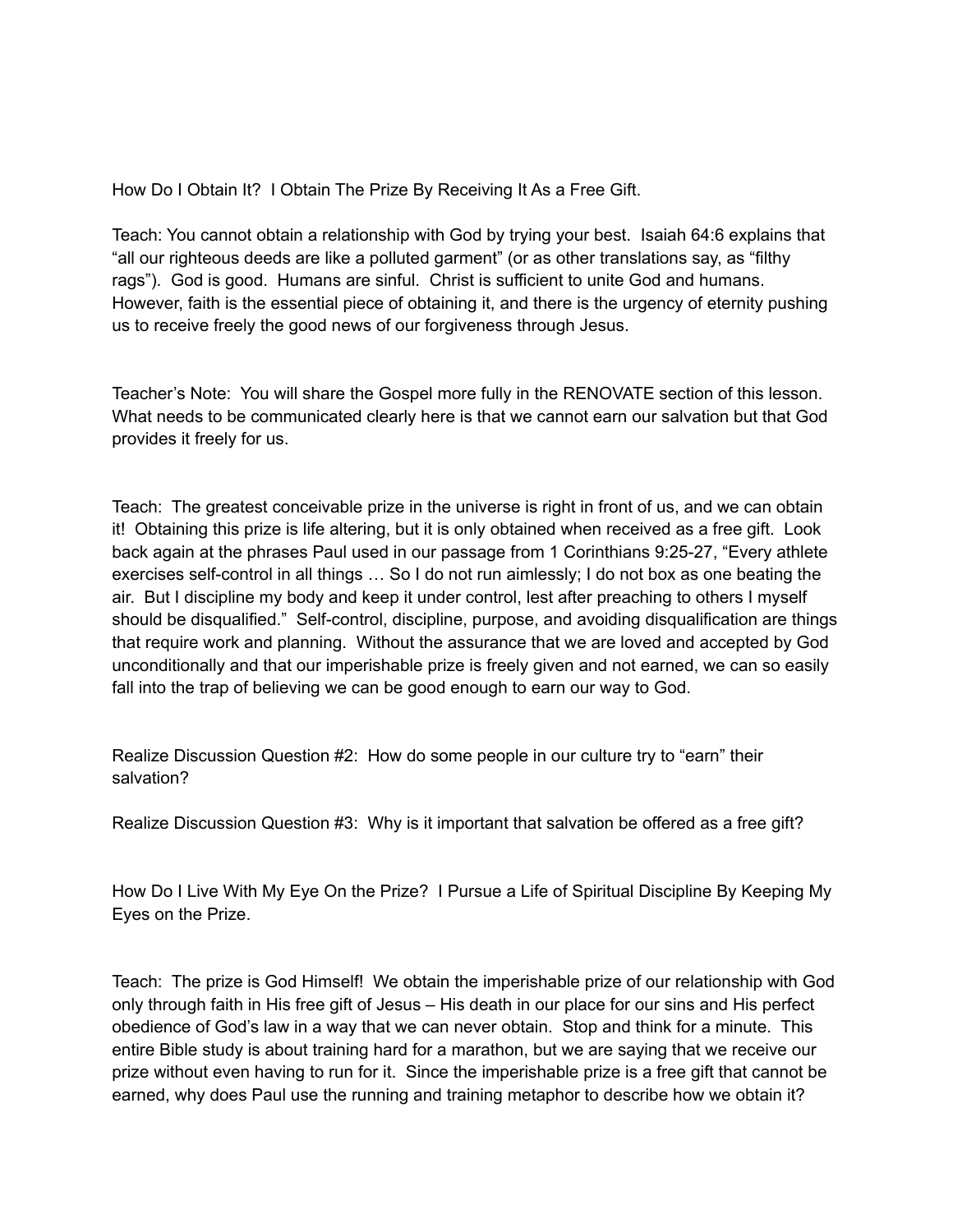Because the purpose of the race, and the training, is to become more like the One who is the Prize.

If spiritual disciplines are not practiced from a stance of being rooted in the joy of a personal connection with the prize Himself, then they are burdensome, difficult work – like someone who hates running who decides to start training for a marathon. Because we know that we have the prize of a personal relationship with our Creator, we discipline ourselves to pursue Him because we cannot help but want to be with Him and be like Him. Our security in the love and acceptance of Jesus causes us to want to train ourselves with spiritual disciplines such that our lives look radically different.

Realize Discussion Question #4: Why is it hard for Christians to practice spiritual disciplines that make them more like Christ?

Realize Discussion Question #5: How are you training yourself to become more like Christ?

### **Renovate**

Option #1: Share the Gospel

Teacher's Note: Even though this is called "Option #1" please don't view it as optional. This is a must do activity! After sharing the Gospel with your students, ask the following question, but don't have them answer out loud. Offer to meet after group time with those who have not responded to the Gospel.

The Gospel has four essential elements:

God: We must start with God. There is one God who has always existed. He is holy (Isaiah 6), and demands perfect obedience from us. If we obey, we are blessed, but if we disobey, we are punished – severely and eternally.

Man: We are created in God's image and after His likeness (Genesis 1:26). We were created to love Him, worship Him, and serve Him. However, we have all sinned against Him (Romans 3:23). We have disobeyed His Word and rejected His authority. Because He is holy, He must punish us. His wrath is His righteous response to our sin. We are in desperate need of a Savior!

Christ: Christ Jesus is that Savior. He came to earth and lived a perfect life – the life we were supposed to live. He died in our place on the cross for our sins (1 Corinthians 15:3-4, 1 Peter 2:24). He rose again on the third day in victory over Satan, sin, death, demons, and Hell. All who call upon Him as Lord and Savior will be saved!